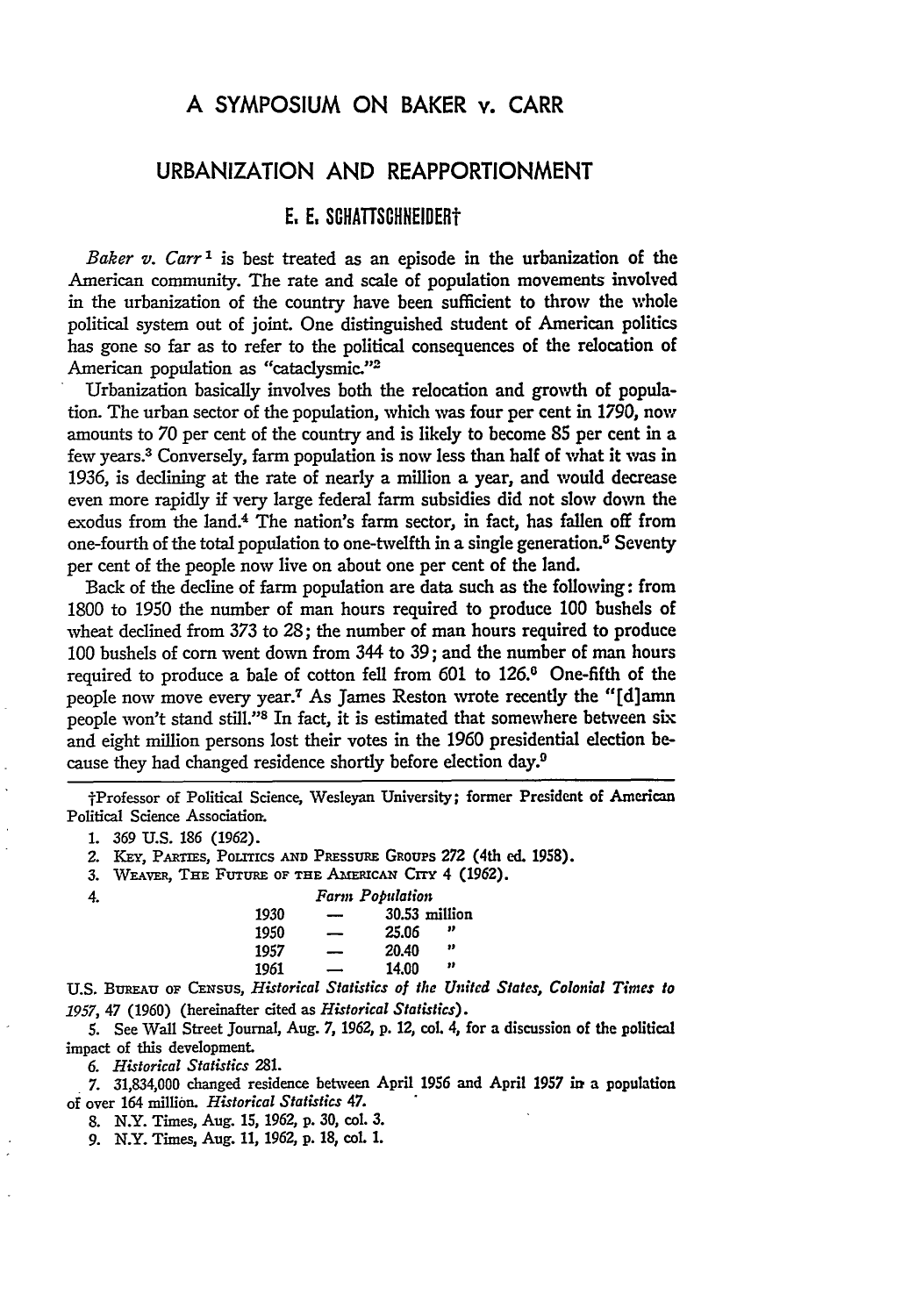Meanwhile, the population of the country as a whole has increased 32 million since President Eisenhower's first inauguration, slightly more than the population of the whole country at the beginning of the Civil War. Nor is it likely that the growth of American population is about to abate or that the pressure of population against the old geographical pattern of American government is soon to let up. It is estimated that American population in the next fifty years will be:10

$$
1970 - 214 \text{ million} 1980 - 260 \qquad \text{''} 2010 - 400 \qquad \text{''}
$$

And most of this newly born population live in the cities. While we are still attempting to accustom ourselves to the image of the modern metropolis sprawling across the countryside and engulfing hundreds of local jurisdictions, we can already discern the emergence of new and larger urban monsters, strip cities, supermetropolitan areas stretching across hundreds of miles and completely disregarding all existing local governmental structures.<sup>11</sup>

The relocation and growth of population has given rise to a political as well as numerical majority, indeed a political majority that appears to be permanent. As a fixed political force, it exerts power over the whole government, a power that can survive delay and defeat, that can move on all fronts, and through all channels that can wait and keep on growing. Urbanization and the revolution in transportation and communications, which is part of the same development, have combined to nationalize politics to a remarkable extent. The reorganization of the community has been so great that it has produced a new kind of politics arising out of new cleavages that have displaced the more traditional conflicts. Everything about urban life-the separation of workers and employers, highly visible differences in wealth and income, the formation of new kinds of associations such as labor unions, the need for a great variety of new public services--makes for a new kind of urban cleavage. The distinguishing characteristic of the new divisions is that they are *national;* urban communities everywhere throughout the country tend to divide the same way. This is producing national political alignments which have largely displaced the older sectional alignments characteristic of an agrarian society. The new urban politics does not align a solid urban vote against an equally solid rural vote. The cleavages exploited in modern politics cut across and divide all local communities. Thus the urban vote is divided; but so is the suburban, small town, and rural vote. And the distribution of the urban vote and the votes of its suburban, small town and rural allies makes possible new national and statewide combinations.

One of the best evidences of the nationalization of politics is the way in which two-party States have begun to displace the old one-party States which

**<sup>10.</sup> WEAvER,** *op. cit. mpra* note **3,** at 4.

**<sup>11.</sup>** WEAVER, *op. cit. supra* note 3, at 5, identifies thirteen such strip cities which now include 119 of the 212 metropolitan areas in the United States and contain half of the population of the country.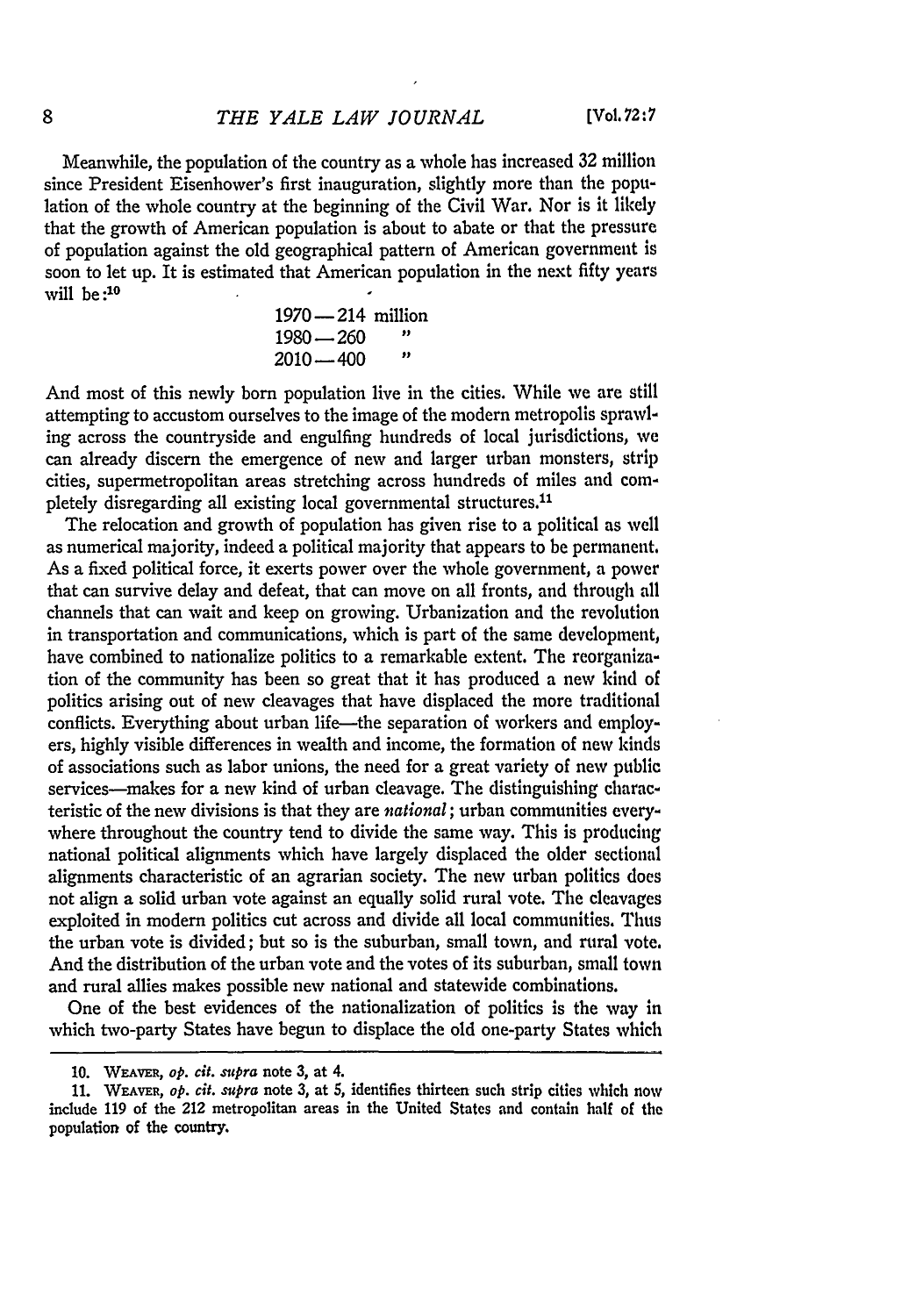a generation ago dominated the political system.12 The spread of two-party systems has extended the area of party competition greatly. Forty years ago there were only a half dozen or so States in which the parties contested presidential elections evenly; now the area of competition extends to nearly fifty States. Illustrating this tendency is the election of 1960, in which the major party candidates divided the vote remarkably evenly throughout the country in what appears to have been the most national election in American history. The rural stranglehold on the state legislatures is now less effective than it once was because of this new competitiveness of state and national politics.

The first and perhaps the most important consequence of the nationalization of politics has been the capture of the presidency, the greatest prize in American politics, by the new national urban majority. Mr. Roosevelt has been quoted as saying that in 1936 he began to think about American politics in terms of population rather than acreage. By 1944, 63 per cent of his vote was drawn from cities of 100,000 or more.13 A somewhat similar increase in the importance of the urban vote has appeared in the election of United States Senators and in gubernatorial elections, because statewide contests make possible the new kind of interurban combinations characteristic of the new politics. As a matter of fact, the whole political system works differently under the impact of the new urban pressure because the national urban majority has found the levels at which it can unite most easily. The Republican party, which usually benefits from rural domination of state legislatures outside of the South, cannot afford to jeopardize its chances in presidential and gubernatorial elections, nor can it afford to drop a dozen or two seats in the United States Senate merely to maintain an iron-clad control of the state legislatures. The political situation makes it necessary for the Republican party to compete for national power, and in this competition control of the state legislatures is no more than a secondary objective.

It has not taken the urban voter very long to discover that he is able to participate in the new statewide and national contests much more effectively than he was ever able to participate in the old system. As long as the urban voter was hopelessly submerged in traditional one-party sectional alignments he submitted to malapportionment because he could find no way to make an effective protest. But the shift of party alignments has altered greatly the status of the urban voter. For the first time, the city voter has a chance to outflank legislative "rotten borough" systems. As a result, the federal government now participates extensively in areas of governmental activity, such as welfare, education, housing, health, and highways. Most of these problems are essentially urban in

**13.** Eldersveld, *The Influence of Metropolitan Party Pluralities in Presidential Elections Since 1920,* 43 **Am.** POL. Sci. **REv. 1189,** 1200, Table **5** (1949).

<sup>12.</sup> See graph in **KEY,** *op. cit. s'pra* note *2,* at *271,* shoving the increase in the number of States exhibiting two-party voting patterns. Willie Morris in *Texas Politics in Turmoil,* Harper's Magazine, Sept., 1962, p. **87,** says that "the trend toward a two-party system has been firmly established in Texas," and attributes the trend to industralization and urbanization.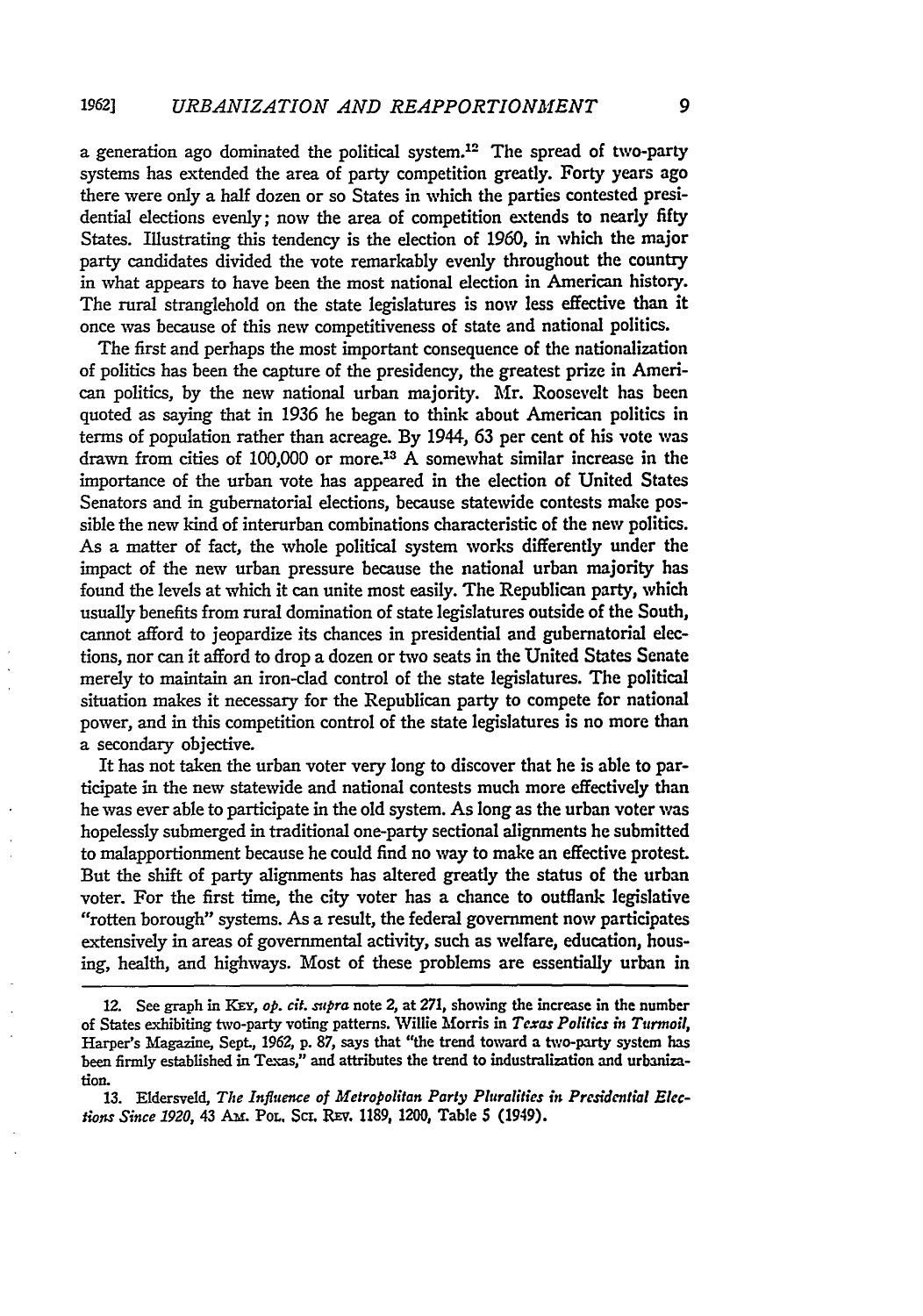nature, and the new role of the national government results from urban pressures. Old notions about the separation of national, state, and local functions seem to have been modified almost beyond recognition. The existence of these pressures is in part a response to the stagnant structure of local government and malapportionment. While we have been building the largest concentration of urban population the world has ever seen, the underlying pattern of local government is largely the same as it was a century ago. Evidence that local governments are being swamped by the growth and relocation of population may be seen in the following table **:14**

| Number of Governments in Certain Metropolitan Areas |  |  |  |  |  |  |  |
|-----------------------------------------------------|--|--|--|--|--|--|--|
|-----------------------------------------------------|--|--|--|--|--|--|--|

| New York     | __ | 1,071 |
|--------------|----|-------|
| Chicago      |    | 960   |
| Philadelphia | -- | 702   |
| Pittsburgh   | _  | 616   |
| St. Louis    | -- | 420   |
|              |    |       |

Very closely related to the swamping of local authorities is the disruption of the representative system by the wholesale migrations of the American people. The single member district system on which representation in American legislatures is commonly based is as vulnerable to the new mobility as are the local government structures. Arrangements for the reapportionment of representation have simply not kept up with the shifts of population. The results of the breakdown in apportionment are too well known to require extended discussion at this point. If the disarray of the system of representation is considered as an abstract problem in political theory, and nothing more, the discussion might go on forever without injury to anyone. Unfortunately, the problem of reapportionment is integral to the rationalization of urban government, a project that affects the welfare, health, and happiness of nearly threefourths of the American people.

The growth of the modern city has given rise to new problems of public policy, power, finance, and administration which are not being resolved because the political institutions to cope with them have not been created. Luther Gulick, dean of American students of metropolitan government, thinks that "these amorphous urban complexes" will soon be unfit for human occupancy.<sup>16</sup> Senator Joseph S. Clark of Pennsylvania, formerly mayor of Philadelphia, is even more depressed, saying that "Slums are still spreading faster than they are being cleared" and that all efforts so far have "barely scratched the surface of urban decay."'16 Inaction has not been due to a lack of widespread interest in the new problems of urbanism. Eighty-eight major surveys of metropolitan areas have been made, but the results in terms of reorganization have been

<sup>14.</sup> BANFIELD & GRODZINS, GOVERNMENT AND HOUSING IN METROPOLITAN AREAS 10 (1958).

<sup>15.</sup> Quoted by Slaughton Lynd in The New Republic, April 23, 1962, **p.** 27.

<sup>16.</sup> N.Y. Times, April **30,** 1961, *§* 6 (Magazine), **p.** 11.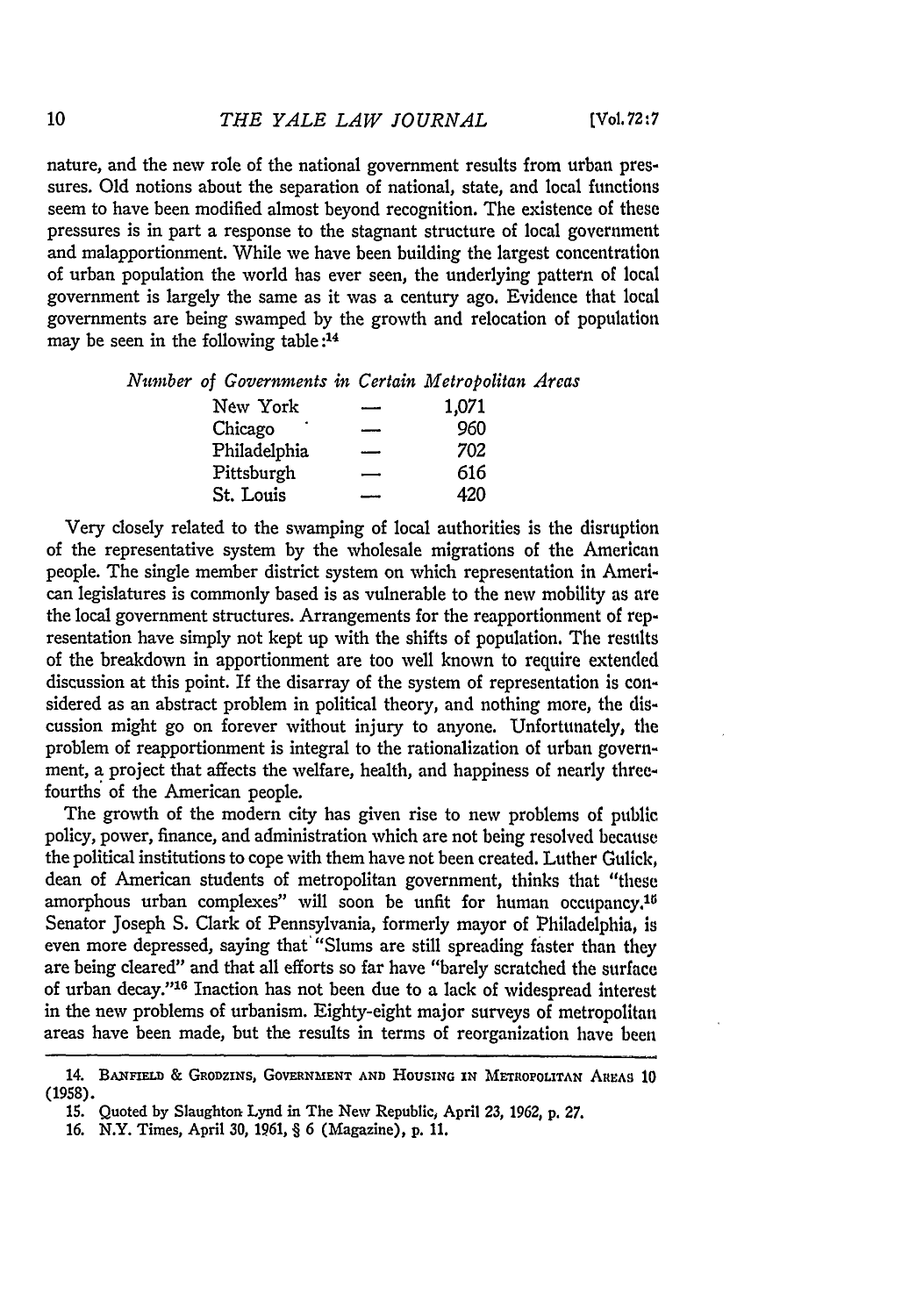$\zeta$ 

extremely meager.<sup>17</sup> Nothing happens because of the legislative bottleneck in the state capitals. The root of the problem is that the power to rationalize the structure of local government is vested in state legislatures which are out of touch with urban problems and too antiquated to do anything about them. Yet the supervision of local governments is perhaps the greatest of the states' responsibilities. It is the function of the state legislatures to modernize the legal ,base of local governments to provide them with the powers, jurisdiction, resources, and assistance to cope with their staggering new responsibilities. **Un**fortunately, the relocation of population has left the state legislatures high and dry as spokesmen for older patterns of population distribution. While the American people have been on the move, the state legislatures have fallen into the hands of the folks they left behind.

Only an urban legislative majority is likely to have the interest and the will to do the things that need to be done.<sup>18</sup> But as long as the frustrations of urban life are treated as if they were purely local, the obstacles to effective urban political action are insurmountable. At this level the urban population is so cut into bits and pieces that every imaginable conflict between the various local political areas is magnified. It is only when the effort is made at the higher levels of government that common interests of the new combination can be exploited successfully. As the political effort is raised from the local level to state and national levels the outcome of politics changes. New alternatives open up, new resources become available; the calculus changes, new combinations and alliances can be made, and dissident minorities in rural areas, small towns, and suburban areas can be mobilized.

In the United States House of Representatives, malapportionment combines with a different factor to produce an anti-urban, even a pro-rural, bias. The internal organization of the House tends to give a great premium to members who acquire seniority because they have very little organized opposition in their "safe" constituencies. Notoriously the seniority rule in the House works to the advantage of (1) members from one-party, rural constituencies in the North and West and (2) members from the states of the old Solid South.

Compared with the state legislatures, the United States House of Representatives does not grossly overrepresent rural population. The House is out of alignment with the rest of the national government because its organization reflects an older pattern of politics. The seniority rule was well suited to the old sectional system of politics in which the bulk of the membership of the House came from safe, one-party districts, but it is not well adapted to the new

<sup>17.</sup> BANFIELD & GRODZINS, op. cit. supra note 14, at 44, say that in the case of only three of the **88** surveys were the major recommendations adopted. Senator Clark describes the reports of metropolitan surveys "a library of frustration." *Supra* note **16,** at **90.**

**<sup>18.</sup>** "Almost everywhere city officials assert that indifference or ignorance on the part of rural representatives in state legislatures frustrates action on metropolitan problems **by** withholding essential powers from the cities." BANFIELD & GRODZINS, op. cit. supra note **14,** at **99.** See also statement **by** Charles **S.** Rhyne, former president of the American Bar Association, supporting this view. N.Y. Times, Aug. **28, 1962, p. 18,** col. *3.*